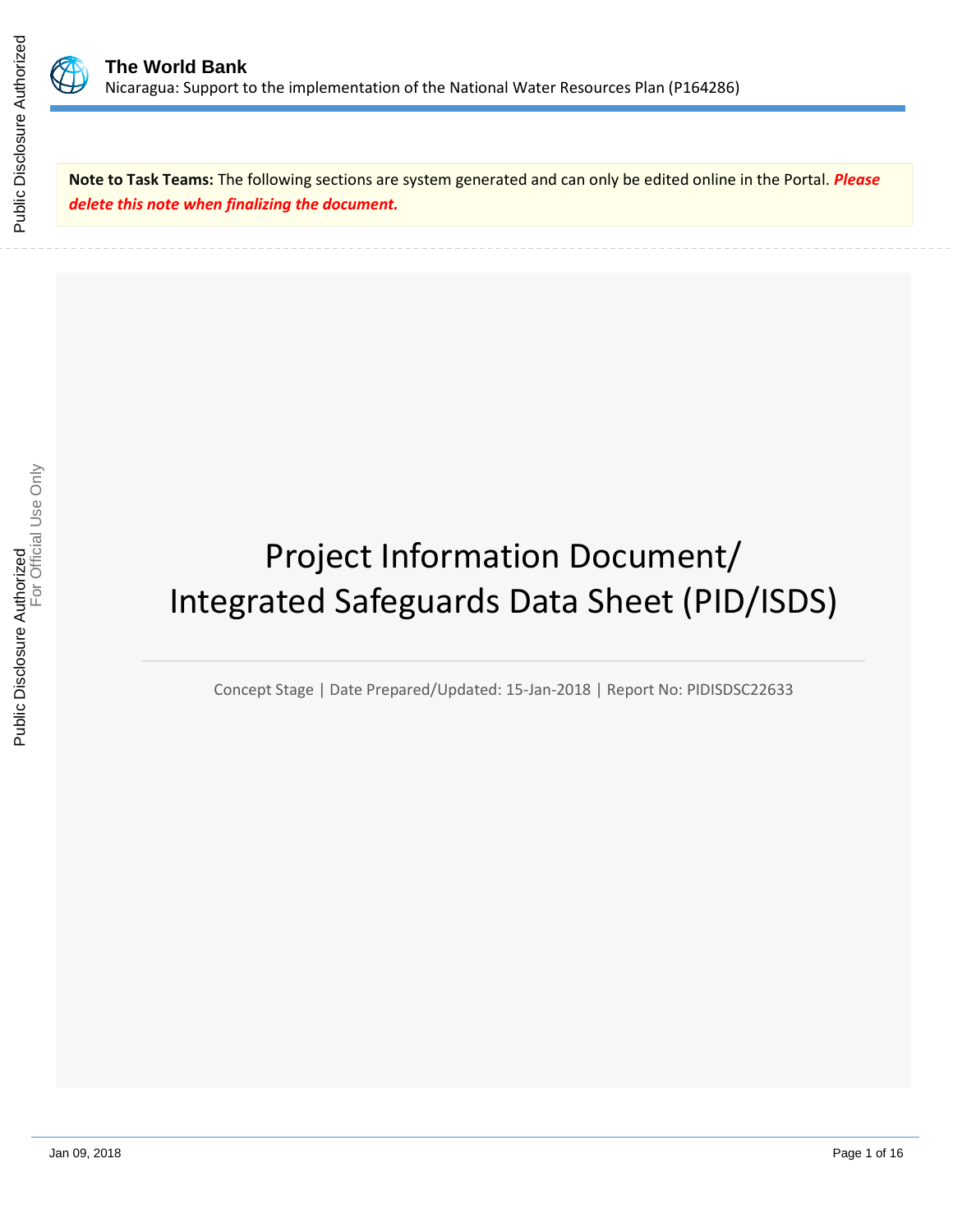

## **BASIC INFORMATION**

## **A. Basic Project Data**

| Country<br>Nicaragua                                        | Project ID<br>P164286                                          | Parent Project ID (if any)                                                                          | <b>Project Name</b><br>Nicaragua: Support to<br>the implementation of<br>the National Water<br>Resources Plan<br>(P164286) |
|-------------------------------------------------------------|----------------------------------------------------------------|-----------------------------------------------------------------------------------------------------|----------------------------------------------------------------------------------------------------------------------------|
| Region<br>LATIN AMERICA AND<br>CARIBBEAN                    | <b>Estimated Appraisal Date</b><br>Nov 14, 2018                | <b>Estimated Board Date</b><br>Feb 12, 2019                                                         | Practice Area (Lead)<br>Water                                                                                              |
| Financing Instrument<br><b>Investment Project Financing</b> | Borrower(s)<br>Ministry of Finance and<br><b>Public Credit</b> | <b>Implementing Agency</b><br>Empresa Nicaraguense de<br>Acueductos y Alcantarillados<br>Sanitarios |                                                                                                                            |

**Proposed Development Objective(s)** 

The Project Development Objective is to i) strengthen the institutional capacity for water resources management at national level; ii) promote planning and implementation of resilient water infrastructure<sup>1</sup>; and iii) improve the recipient's capacity to respond promptly and effectively to an eligible emergency.

**Financing (in USD Million)**

| <b>Financing Source</b>                     | Amount                         |
|---------------------------------------------|--------------------------------|
| International Development Association (IDA) | 50.00                          |
| <b>Total Project Cost</b>                   | 50.00                          |
| <b>Environmental Assessment Category</b>    | <b>Concept Review Decision</b> |
| A-Full Assessment                           |                                |

Have the Safeguards oversight and clearance functions been transferred to the Practice Manager? (Will not be disclosed)

No

 $<sup>1</sup>$  Second part of the PDO will be revised once the infrastructure investment under component 2.2 is selected.</sup>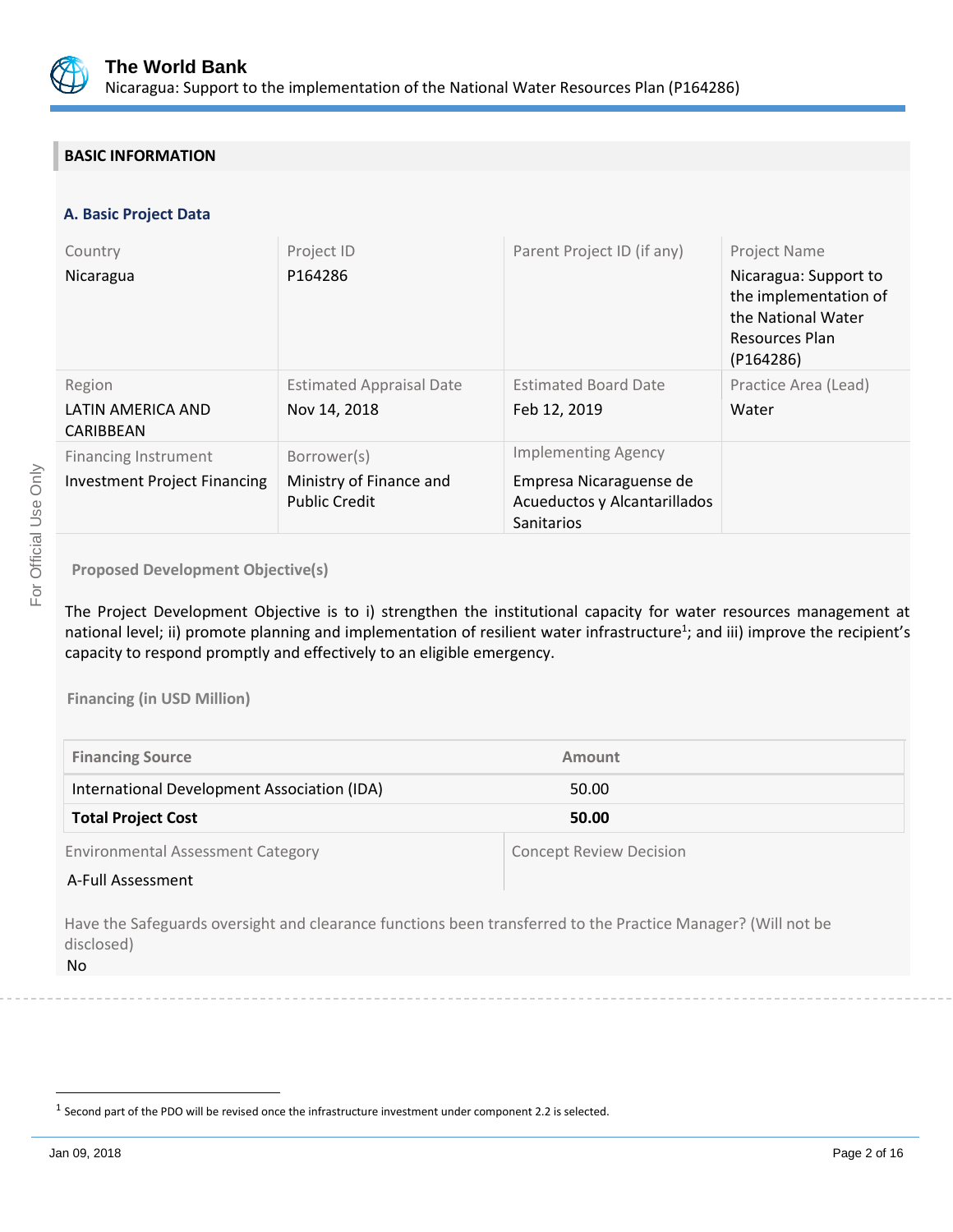

**Note to Task Teams:** End of system generated content, document is editable from here. *Please delete this note when finalizing the document.*

Other Decision (as needed)

## **B. Introduction and Context**

## Country Context

- 1. **Nicaragua has experienced a significant economic turnaround over the past 20 years.** From 1994 to 2015, Gross Domestic Product (GDP) growth has averaged 4 percent per year. The recovery has been due to prudent macroeconomic management, demographic changes, and a recovery from a very low base. The Government's propoor agenda has emphasized delivery of infrastructure and services, particularly in poor rural areas. Thus, Nicaragua saw a significant reduction in overall poverty (defined as people living under US\$ 1.60 per day) with drops from 42.5 percent in 2009 to 26.9 percent in 2014. Meanwhile, extreme poverty declined 6 percent, from 14.6 percent in 2009 to 8.3 percent in 2014. The incidence of poverty is the highest in rural areas; rural poverty is estimated at 50.1 percent (of which 16.3 percent are in extreme poverty)<sup>2</sup>.
- 2. **Despite good economic performance, Nicaragua remains one of the poorest countries in Latin America and the Caribbean (LAC).** GDP per capita in 2015 was approximately US\$2,087, the second lowest in LAC. Despite progress made, about 30 percent of the population remained below the official poverty line in 2014, with a higher prevalence of poverty in rural areas and remote communities, where 68 percent of people live on less than US\$2 per day<sup>3</sup>. In terms of concentration, about half of the poor lived in the Central region and roughly a quarter lived in the Caribbean region in 2014, with the other 25 percent distributed between Managua and the Pacific region. Many departments of the Central region are in areas highly exposed to hydro-meteorological events. Consequently, natural hazards and climate change could eventually intensify poverty conditions in this Region. Furthermore, all across Nicaragua, climatic shocks and natural disasters could foster downward income mobility since the largest economic group consists of non-poor Nicaraguans who are at risk of falling into poverty if hit by shocks, and who graduated from poverty through an increase in earnings in the agricultural sector<sup>4</sup> which is more exposed to climate and natural shocks.
- 3. **The Government of Nicaragua (GoN) is working to overcome these challenges, prioritizing sustained economic**  growth and the reduction of poverty and inequality. In its National Human Development Plan<sup>5</sup> (PNDH), the Government of Nicaragua (GON) has developed policies and strategies to promote more inclusive growth. The PNDH has a strong focus on the promotion of agroindustry, and on providing increased access to water and sanitation services, expansion of electricity access, the development of tourism infrastructure, and the implementation of climate change adaptation measures among others<sup>6</sup>.

<sup>2</sup> National Development Information Institute, INIDE (2014): Living *Standards Measurement Survey*.

<sup>3</sup> IFAD, 2014 *Rural Poverty in Nicaragua*

<sup>&</sup>lt;sup>4</sup> The Agricultural sector contributed to an 80 percent reduction in poverty

<sup>5</sup> Government of Nicaragua National Human Development Plan (*Plan Nacional de Desarrollo Humano, PNDH 2012-16*)

<sup>6</sup> National Human Development Plan 2012 – 2016. Government of Nicaragua.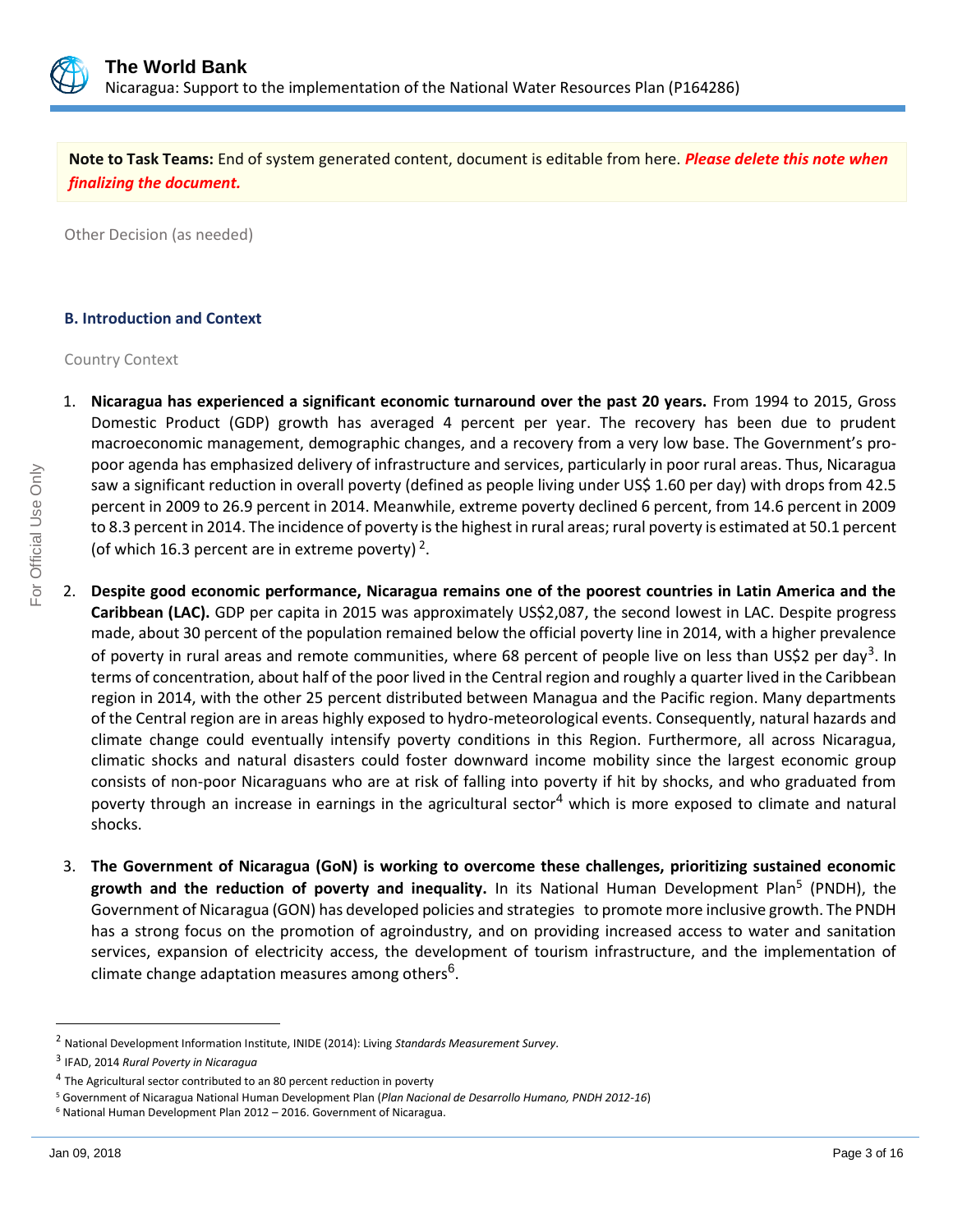

Sectoral and Institutional Context

- 4. **Sustainable and efficient water resources management is critical to sustain the main productive sectors in Nicaragua, consolidate economic growth and the recent gains in poverty reduction.** At the national level, the total water demand for the main economic sectors and human consumption is estimated at 1,367 million m<sup>3</sup>/year. Out of this volume, irrigated agriculture takes up to 70 percent of the total demand; human consumption demands represents 23 percent; manufacturing 3.7 percent, and livestock farming 3.3 percent. Additionally, hydropower diverts 0.5 million m<sup>3</sup>/year. A recent study led by the Central Bank of Nicaragua<sup>7</sup> estimated that annually 1 million m<sup>3</sup> currently contributes to US\$ 5.9 million in the GDP. By using a general equilibrium model this study concluded that an improvement in water availability to the productive sectors could translate into a net increase of US\$ 1,000  $-$ 1,370 million in the next 20 years<sup>8</sup>. Nevertheless, this potential is at risk.
- 5. **Important spatial and temporal imbalances exist at the national level between water availability and current water demand<sup>9</sup>** . This is particularly relevant given the country's high vulnerability to extreme hydro-meteorological events<sup>10</sup>. Between 2014 and 2015, El Niño weather event resulted in significant reductions in rainfall patterns, causing sizable losses in primary economic activities<sup>11</sup> and affected the Pacific and Central Regions, mainly in the area of the Dry Corridor (*Corredor Seco*), posing significant threats to human water supply and food security. Risk associated with meeting water demand are particularly important between November and April in the Pacific and Central Region where almost 90 percent of the population resides and where most economic activity is located. Additionally, future projections under 2030 climate change scenarios coupled with water demand estimates provide evidence that water deficits and pressure over these regions will worsen<sup>12</sup> posing a risk to future economic growth.
- 6. **The lack of hydraulic infrastructure exacerbates the impacts of water variability and poses an increasing risk to groundwater resources.** The deficit of hydraulic infrastructure to store and regulate water for the dry season has led to intensive groundwater use, particularly during the driest months (November  $-$  April)<sup>13</sup>. Out of the 27 identified aquifers in Nicaragua, 12 of them register significant and worrisome drawdowns since 2010. These aquifers represent an important water supply for the most populated and productive regions of the country (Pacific and North-Central Regions) as it is estimated that 80 percent of the population is supplied with groundwater<sup>14</sup>.
- 7. **Challenges in the provision of water information and river basin management tools hinder effective water resources management to respond to the growing water demands and the existing climate risks.** Reliable, timely, good quality and publicly available water resources information is a serious limitation in Nicaragua. The prevailing scarcity and dispersion of water resources data and information and limited capacity to generate water information products undermine prospects for effective decision making. River basin planning in Nicaragua also faces challenges in terms of public/water user's participation in the planning process, inter-sectoral coordination, environmental and climate change considerations, and harmonized approaches.
- 8. **The deterioration of water quality and the lack of continuous monitoring also pose a risk to economic development, environmental sustainability and public health**. Surface water resources are mainly affected by point

<sup>7</sup> Technical background document for the development of the National Water Resources Plan

<sup>8</sup> National Water Resources Plan: Technical Diagnostic and Strategic Lines Proposal. Government of Nicaragua, World Bank (2017)

<sup>9</sup> National Water Resources Plan: Technical Diagnostic and Strategic Lines Proposal. Government of Nicaragua, World Bank (2017)

<sup>&</sup>lt;sup>10</sup> The 2013 Global Climate Risk Index places Nicaragua fourth in its lists of countries most affected by climate change. (Germanwatch, 2013)

<sup>&</sup>lt;sup>11</sup> Agricultural losses for the 2015/16 cycle are estimated at US\$ 35 million (FUNIDES, 2016).

<sup>12</sup> National Water Resources Plan: Technical Diagnostic and Strategic Lines Proposal. Government of Nicaragua, World Bank (2017

<sup>13</sup> National Water Resources Plan: Technical Diagnostic and Strategic Lines Proposal. Government of Nicaragua, World Bank (2017)

<sup>14</sup> Idem.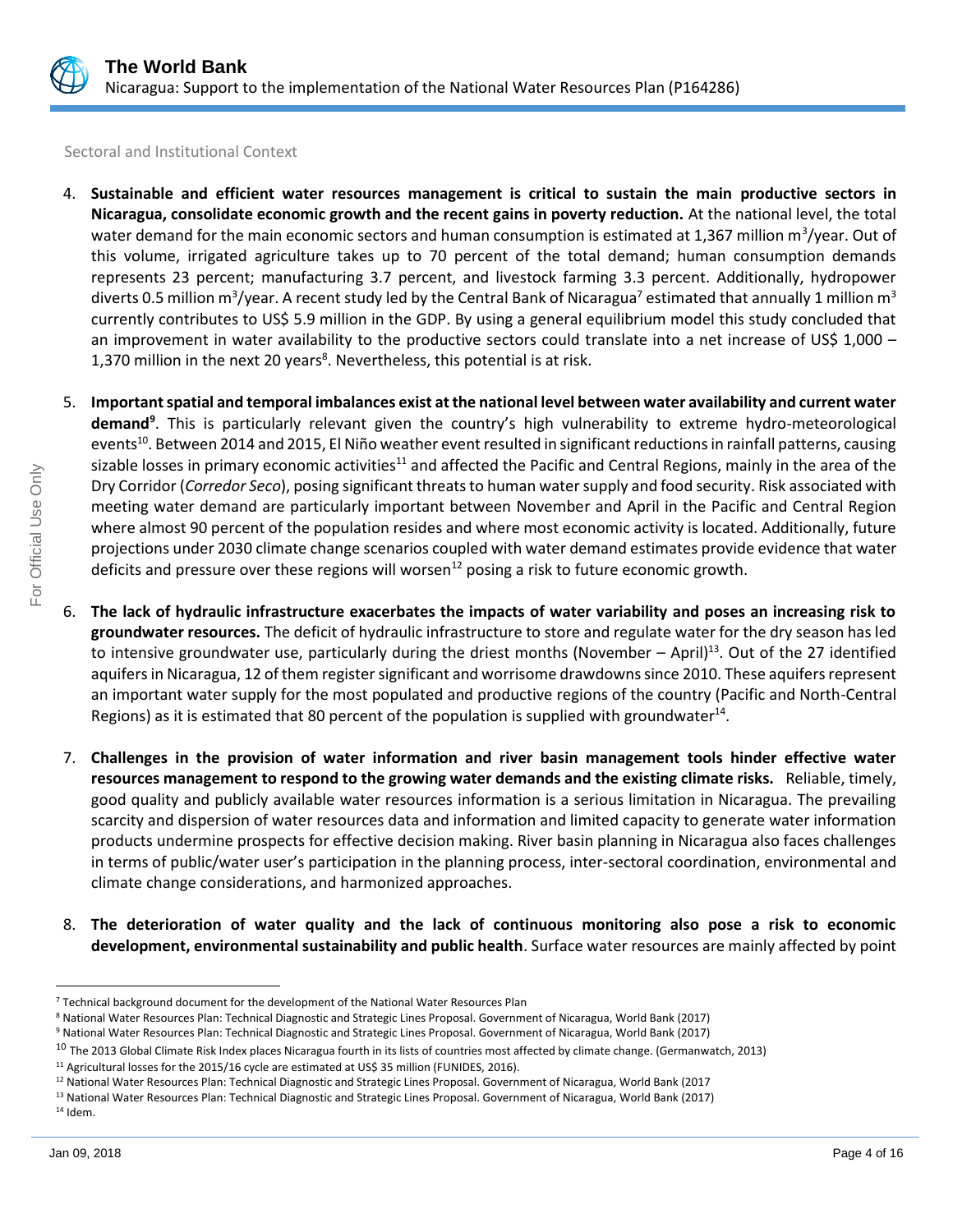

source pollution from untreated domestic and industrial waste and wastewater discharges due to low sanitation coverage,<sup>15</sup> poor solid waste and sewage treatment infrastructure. Groundwater resources' quality is deteriorating due to diffuse pollution coming from fertilizers and pesticides used in agriculture. Although, field data is not available, an estimation of pollution charges done for the NRWP indicated that industrial activities such as mining, tannery and abattoirs are a growing risk to ground and surface.

- 9. **While all of these factors impact the management of water resources, the institutional dimension requires special attention.** The current institutional framework for water resources management is weak and the Government has limited capacity for the management of water resources. The National Water Authority (*Autoridad Nacional del Agua* - ANA) is responsible for the overall management of water resources.<sup>16</sup> Nicaragua's Institute for Territorial Studies (*Instituto Nicaragüense de Estudios Territoriales* - INETER) is responsible for the inventory and assessment of water resources. It is also responsible for operating the meteorological, hydrological and hydrogeological networks throughout the country. The Ministry of Environment and Natural Resources (*Ministerio del Ambiente y los Recursos Naturales* - MARENA) is responsible for the formulation of environmental policies. MARENA in coordination with ANA and INETER defines environmental flows and the minimum water quality conditions for environmental preservation. It also stablishes the norms to prevent water pollution and proposes water discharges fees. The Ministry of Agriculture (*Ministerio Agropecuario* -MAG), in coordination with ANA is responsible for the promotion of irrigation projects. Finally, Nicaragua's Water and Sewerage Utility (*Empresa Nicaragüense de Acueductos y Alcantarillados Sanitarios* -ENACAL) is the water utility responsible for the delivery of water supply and sanitation services and was recently assigned responsibility for the coordination and preparation of the NWRP by the Executive Office.
- 10. **The main institutional issues relate to**: i) ANA's limited capacity to fulfil the responsibilities assigned in the existing General Law on National Water Resources (Law 620); ii) the existence of several institutions (16 in total) involved in the management of water resources with different technical capacities and roles and without a formal coordination mechanism iii) a weak system for water concessions allocation; iv) lack of financing mechanisms for public administration and investments; and v) the lack of technical capacity and policies to promote necessary hydraulic infrastructure investments. In addition, there is very limited organization of water users, particularly in agriculture. Compliance with legislation on water rights and protection of watersheds is also a weakness in the institutional framework.
- 11. **To address these issues and as a direct response to the 2014-2015 drought, in mid-2015, the GoN led a technical cooperation for the development of a National Water Resources Plan (NWRP) in collaboration with the World Bank and with contributions from the Spanish Cooperation Agency (AECID).** This planning exercise, conceived within the General Law on National Water Resources (Law 620), aims at achieving more effective, productive and rational management of water resources, bearing in mind the conservation of natural resources and the environment. Moreover, the Plan aims at establishing the priorities for water use, water conservation and water quality, the responsibilities for its implementation and the source and distribution of the financing requirements. For the formulation of the NWRP, the GoN created the Interinstitutional Commission on Water Resources<sup>17</sup>. Led by ENACAL, the Commission was responsible for implementing tasks necessary for the preparation of the 2015-2030 NWRP

<sup>&</sup>lt;sup>15</sup> Over 60 and 40 percent of Nicaraguans do not have access to water supply and sanitation services, respectively. Nicaragua Systematic Country Diagnostic. World Bank (2017)

<sup>&</sup>lt;sup>16</sup> The main functions of ANA are: developing river basin plans, issuing and regulating water concessions, issuing permits for waste water discharge, establishing water fees, and declaring flood risk areas.

<sup>&</sup>lt;sup>17</sup> The members of the Interinstitutional Commission on Water Resources are: The Ministry of Planning and Public Credit (MHCP), the Ministry of Agriculture (MAG), the Ministry of Environment and Natural Resources (MARENA), the National Water Authority (ANA), the Social Emergency Investment Fund (FISE), the Ministry of Energy and Mines (MEM) and Nicaragua's Institute for Territorial Studies (INETER).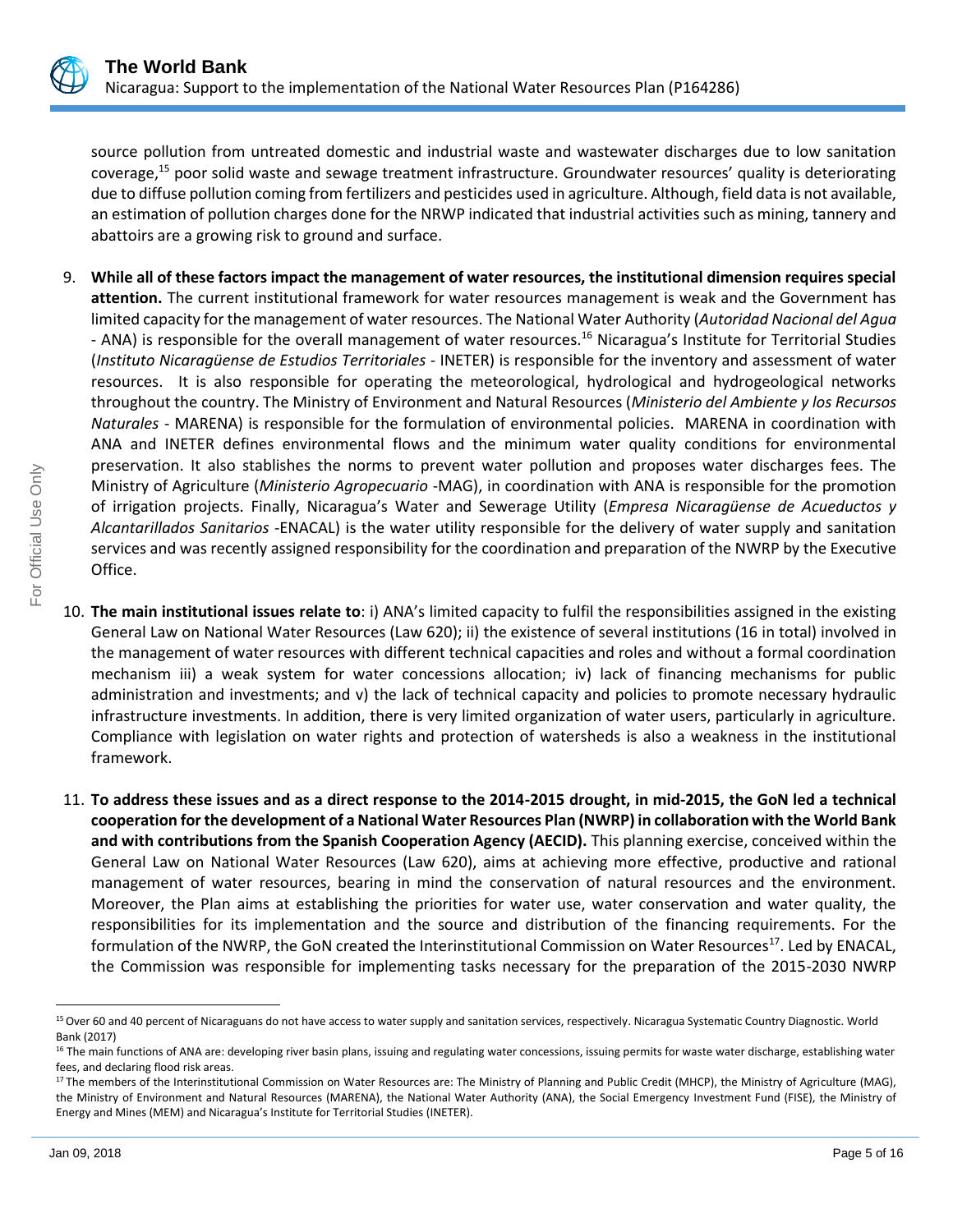

Technical Diagnostic and Strategic Lines<sup>18</sup>. World Bank technical support was provided through the *Integrated Water Resources Management in Nicaragua and the Dry Corridor* NLTA (P158256) which closed in November 2017. The National Water Resources Plan is currently being ratified by the Office of the President.

12. **As a result of the engagement developed through this technical assistance, the GoN requested World Bank support to develop an investment project that will contribute the implementation of the NWRP.** The proposed Project would help launch a first set of investments to lay the foundation for the development of the NWRP in key priorities areas: (i) improvement of water availability; (ii) reduction of climate risks (iii) management of water quality; (iv) improved management of ground water resources; and (v) strengthening of the institutional framework and developing tools for water financing. It is expected that the proposed Project could contribute to leveraging additional financing sources. To this end, roundtable discussions with various potential development partners such as the European Union (EU), AECID, the Interamerican Development Bank (IDB) and the private sector are expected to take place in late February 2018. The discussions will seek to finetune coordination arrangements among the various development partners and to develop a roadmap for the implementation of the NRWP.

## Relationship to CPF

- 13. **The proposed Project is consistent with the World Bank Country Partnership Framework (CPF) for the period FY18- FY22**. The Project will specifically contribute to the sixth CPF strategic objective, under Pillar 3, which is *to improve natural resource management and reduce vulnerability to climate change*. In this regard, the Project focuses on supporting more efficient and sustainable water resources management through the development of tools and instruments to address key challenges such as flood and drought risk management as well as climate change mitigation and adaptation. The proposed operation will also contribute to strategic objective 7*, Improved Government transparency and capacity building*, by supporting institutional strengthening for better public-sector management for water, irrigation and energy services provision.
- 14. **The Project is likewise aligned to two priority areas of the 2017 Nicaragua Systematic Country Diagnostic** (SCD, Report no 116484-NI). The SCD recognizes that Nicaragua's capacity to grow in a sustainable manner depends heavily on how well its natural resources (soil, water and forests) are managed. The SCD also calls for the improvement of water resources management to secure current and future water demands, which will require smart investments in water storage infrastructure, aqueducts, coupled with effective water management, institutional strengthening and local-level capacity building. Accordingly, the proposed Project would be aligned with two SCD priorities, *"Priority #2: Provision of infrastructure (transport, energy, and water) and public service delivery"*, and "*Priority #4: Reduction of vulnerabilities from climate change and management of natural resources* (water, forestry, and land)", as well as the SCD cross-cutting theme "*strengthening institutions and public-sector efficiency*."
- 15. **The Project likewise contributes to the World Bank's Twin Goals.** The Project aims at improving water resources information and management tools at national level. The strengthening of these tools is expected to help the GoN better mitigate the risks associated with extreme events, which often disproportionately affects the poor and vulnerable groups. Moreover, it will contribute to securing water resources for productive uses, particularly in the agricultural sector which has been the driver of economic growth and poverty reduction in the recent years<sup>19</sup>.

<sup>&</sup>lt;sup>18</sup> The National Water Resources Plan: Technical Diagnostic and Strategic Lines Proposal is the main output of the NLTA P158256: "Integrated Water Resources Management in Nicaragua and the Dry Corridor"

<sup>19</sup> Nicaragua Systematic Country Diagnostic. World Bank (2017)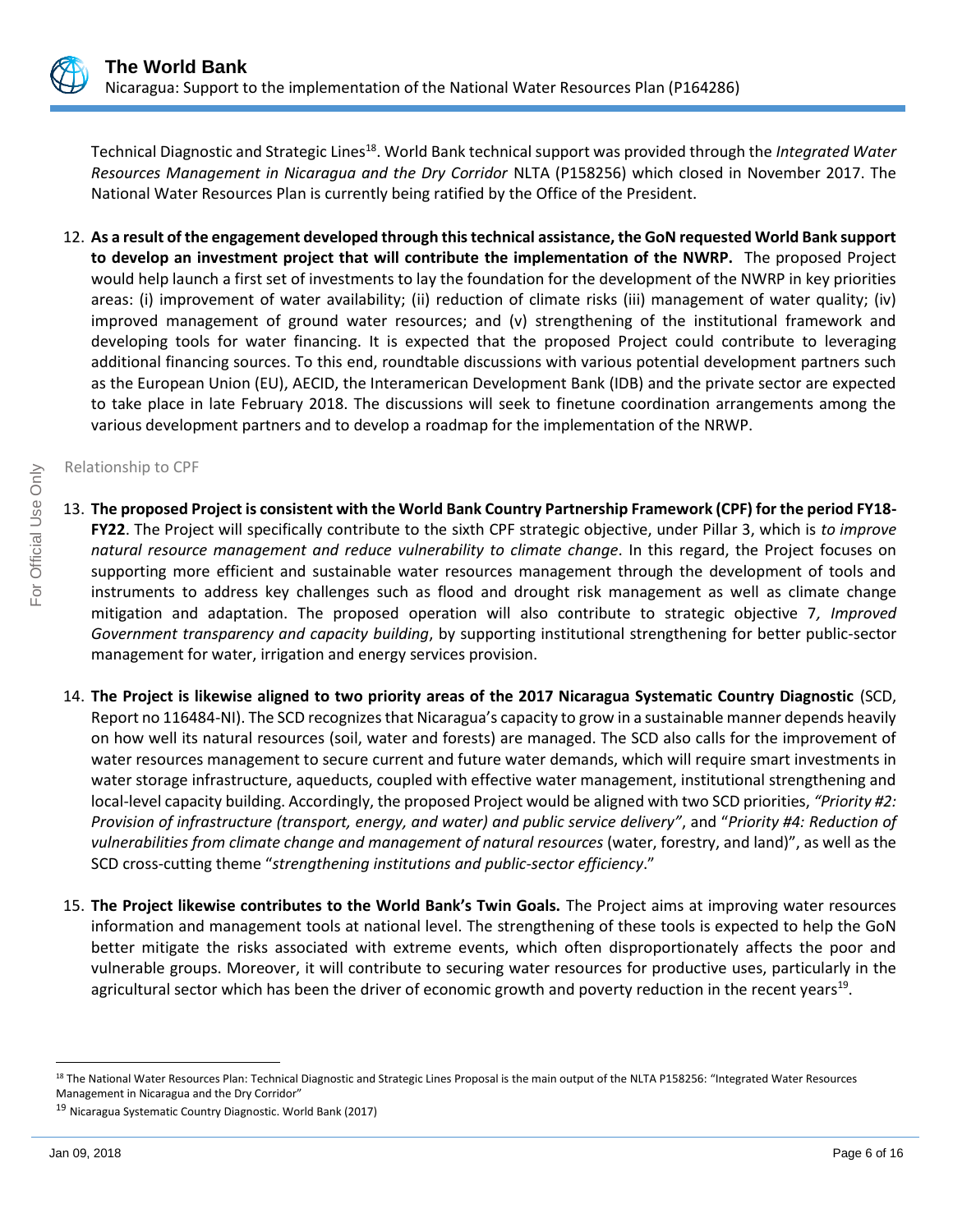

16. **Relationship to other Bank funded projects.** The proposed Project will provide technical inputs and recommendations for the development of water resources management plans for agricultural productivity at the local level under the Nicaragua Dry Corridor Climate-Resilient Agriculture Project (162982). The latter operation is being prepared in parallel and is expected to be approved in May 2019. The results from the Bank funded activities "Setting the Basis for Water Security in Central America" (P166057) and "Modernization Plan for Hydrometorological and Climate Services in Nicaragua" (P155112) will inform the present operation's design by advising GoN in identifying capacity building needs. They will also inform the design of water resources management tools, such as river basin planning guidelines and in the definition of water information products. In addition, the proposed operation will build upon lessons learned and activities resulting from the implementation of the GEF-funded Resilient Landscapes Management Project (P160688) and Greater Managua Water and Sanitation Project -PRASMA (P110092).

## **C. Proposed Development Objective(s)**

**Note to Task Teams:** The PDO has been pre-populated from the datasheet for the first time for your convenience. Please keep it up to date whenever it is changed in the datasheet. *Please delete this note when finalizing the document.*

17. The Project Development Objective is to i) strengthen the institutional capacity for water resources management at national level ii) promote planning and implementation of resilient water infrastructure<sup>20</sup>; and iii) improve the recipient's capacity to respond promptly and effectively to an eligible emergency.

Key Results (From PCN)

#### 18. Expected results include:

- I. Water Resources Information System designed and main information modules operational
- II. Groundwater management plans developed and approved for two aquifers under overexploitation risk
- III. National Water Infrastructure Master Plan adopted by the GoN
- IV. One infrastructure project for water resources management under operation
- V. Time taken to disburse funds requested by Government for an eligible emergency

#### **D. Concept Description**

19. The proposed project will have the following components:

**Component 1: Strengthening institutional capacity for water resources management at national level (approximate cost US\$12 million).** The objectives of this component are to: (i) strengthen water resources information; and (ii) develop the basic tools necessary for effective water resources management. The development of these management and information tools is expected to help the GoN to better mitigate the risks associated with extreme events and enhance climate change

<sup>&</sup>lt;sup>20</sup> Second part of the PDO will be revised once the infrastructure investment under component 2.2 is selected.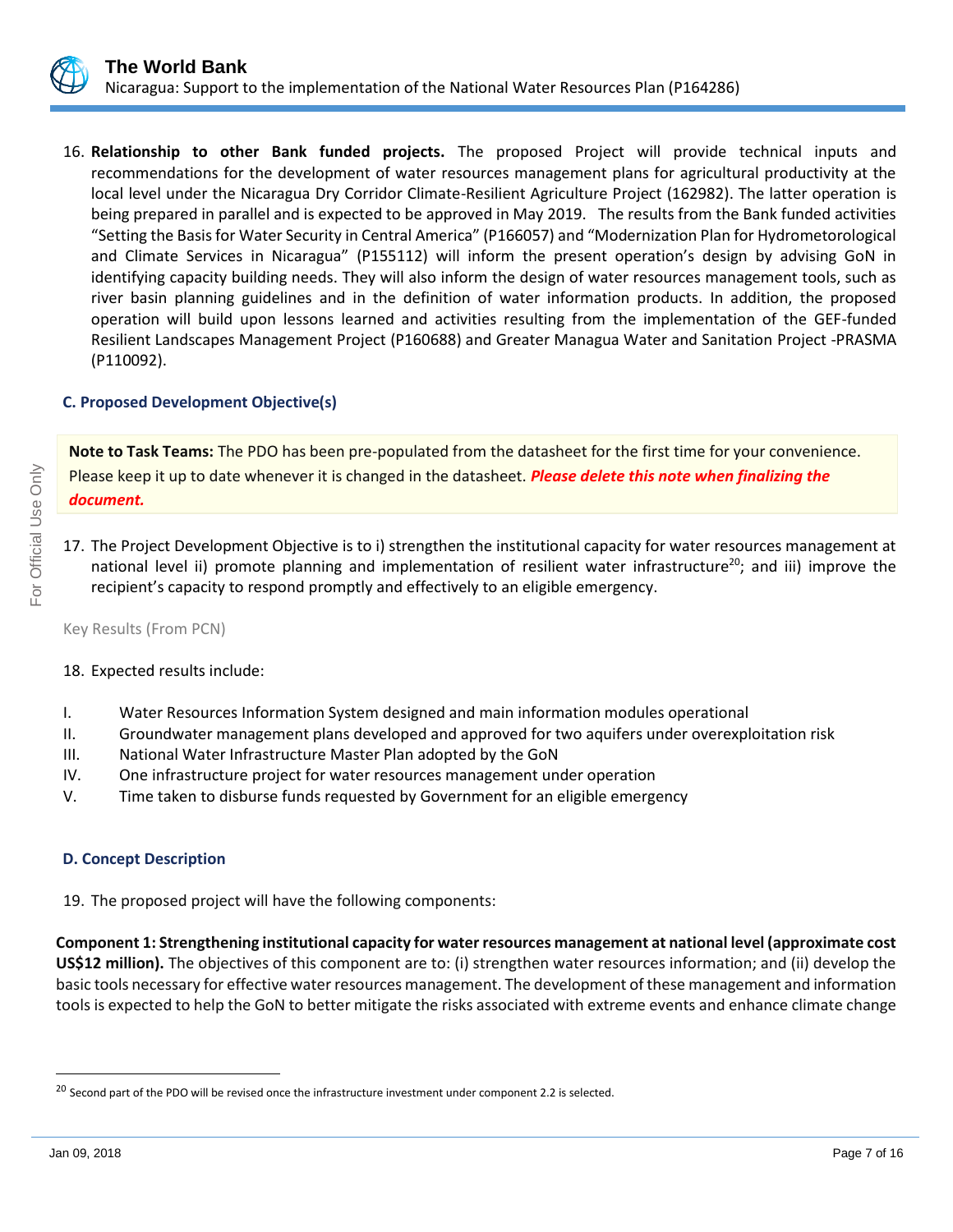

## adaptation.

*Sub-component 1.1: Strengthening water resources information*. This sub-component will finance: i) the identification of key water information users and their needs; ii) the design of a scalable National Water Resources Information System (NWRIS) and the implementation of the main information modules to respond to the needs identified in (i); iii) the expansion and improvement of the water resources data collection network at the national level (hydrometeorological, groundwater and water quality); iv) a dissemination campaign for NWRIS generated information/data; and v) training for the use and development of water information products.

*Sub-component 1.2: Development of water resources management tools.* This subcomponent will finance: i) an assessment of the water financing system, including the evaluation of prevailing water use and wastewater discharge fees; ii) the development of a national strategy for water quality management; iii) the review and upgrading of the existing river basin planning tools and their piloting in two priority river basins; iv) the development of groundwater management plans for two aquifers at risk for overexploitation; v) an assessment of the institutional strengthening needs of the different institutions involved in water resources management; vi) implementation of a training program on water resources management to decision-makers and water professionals; and vii) the design and implementation of an education program, tailored to men and women, to promote a "water culture".

**Component 2: Revamping and promoting resilient water infrastructure (approximate cost US\$34 million).** This component aims to develop a portfolio of water infrastructure projects and to support the implementation of prioritized infrastructure projects necessary for resilient water management.

*Subcomponent 2.1: Promoting resilient water infrastructure.* This subcomponent will finance the development of a National Hydraulic Infrastructure Master Plan that will include: i) the identification of a pipeline of existing water infrastructure projects based on the planning results from Component 1 and in additional planning exercises being developed by the GoN; ii) technical studies to support the prioritization of these projects; and iii) the assessment of financing mechanisms for these projects.

*Subcomponent 2.2: Support to the implementation of prioritized projects for water resources management.* This subcomponent will finance: i) the design and construction of the infrastructure projects prioritized under Subcomponent 2.1 $^{21}$  and; ii) the definition and establishment of an institutional structure for the management of these infrastructure projects. Various options are being considered such as: a) rehabilitation of the Las Canoas dam and irrigation scheme, b) water transfer from the Nicaragua lake to the water-scarce plateau of "the Pueblos" (Jinotepe and surroundings) and other bulk-water infrastructure. Studies are on-going to assess the technical viability as well as the social and environmental implications.

# **Component 3: Project management, monitoring and evaluation (approximate cost US\$ 4 million)**

This component will finance Project oversight, implementation, monitoring and evaluation (M&E), including support to overall reporting responsibilities to be undertaken by the Project Coordination Unit (PCU).

# **Component 4: Contingency Emergency Response (CER) (US\$0 million)**

This component is included in each World Bank operation in Nicaragua and finances expenditures on goods required in the case of emergency recovery. This component aims at improving Nicaragua's capacity to respond rapidly and effectively to emergencies. The component will only be triggered in the event of an emergency for which a (CER) Operations Manual

<sup>21</sup> this could include reservoirs, primary bulk water supply distribution systems and/or the rehabilitation of existing infrastructure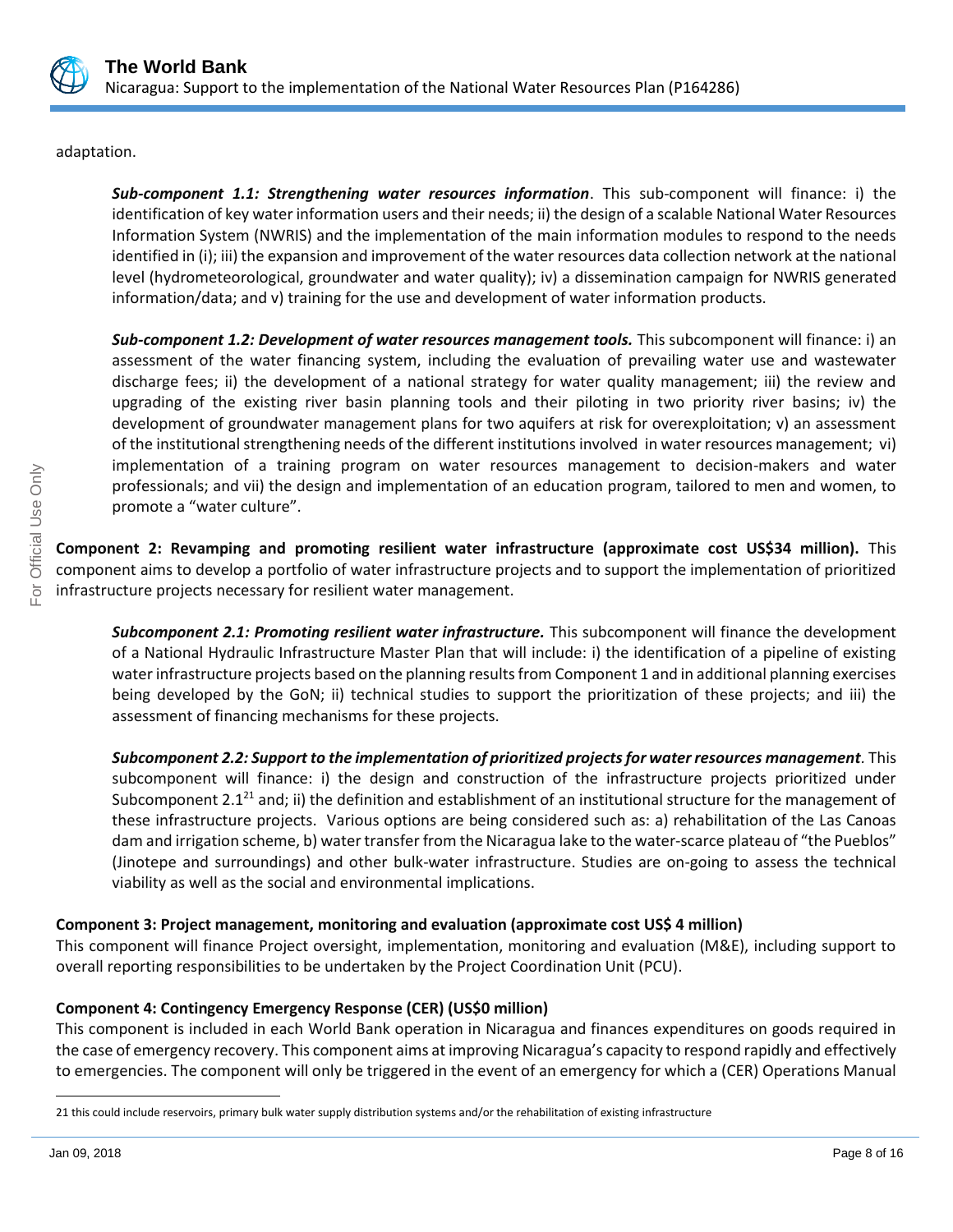

has been developed, detailing financial management, procurement, safeguards and any other arrangements to ensure that funds are disbursed in a rapid and efficient manner following an eligible emergency.

## **Gender considerations**

20. To ensure full participation and effective inclusion of females in the Project's activities and associated benefits, social assessments will include gender analyses to examine and address project-relevant gender gaps and constraints. Women will be consulted in gender-disaggregated groups to guarantee their specific needs will be reflected in the design and implementation of the Project.

#### **Citizen engagement**

21. Citizen engagement mechanisms will include: (a) traditional consultation and feedback mechanisms, such as focus groups and satisfaction surveys; (b) participatory mechanisms, such as community scorecards, participatory planning, budgeting, monitoring, grievance redress mechanisms; and (c) citizen-led mechanisms, such as community management or user management committees.

#### **Climate Risk Screening**

22. A preliminary climate and disaster risk screening has been conducted to consider the most relevant risks associated to the Project. The risk screening report concluded that Nicaragua is moderately exposed to several geophysical hazards and is highly vulnerable to climate shocks, which can cause severe long-term damage to human and physical assets. Moreover, inadequate natural, land and water resources management have contributed to increase flooding and drought risks, and aggravated climate variability over the last decades. To address these risks, the proposed Project will finance the implementation of activities strengthening institutional capacity and the development of tools to improve water resources management. This will contribute to reduce country vulnerability to natural hazards. During Project Preparation and once the sub-projects are defined under Component 2.2, in-depth climate and disaster risk assessments and Greenhouse Gas accounting will be developed.

**Note to Task Teams:** The following sections are system generated and can only be edited online in the Portal. *Please delete this note when finalizing the document.*

#### **SAFEGUARDS**

# **A. Project location and salient physical characteristics relevant to the safeguard analysis (if known)**

The project will finance improvements in water resources information, management tools and institutional capacity at the national level. The project will also finance infrastructure projects whose specific locations are yet to be determined.

Between 2015 and 2017, the Government of Nicaragua (GoN) developed a National Water Resources Plan with the objective of addressing the different challenges to improve water resources management across the country. As part of the Component 2 of the National Water Resources Plan Investment Project, the GoN has identified and proposed several infrastructure subprojects that may include multipurpose reservoirs, primary water distribution systems for metropolitan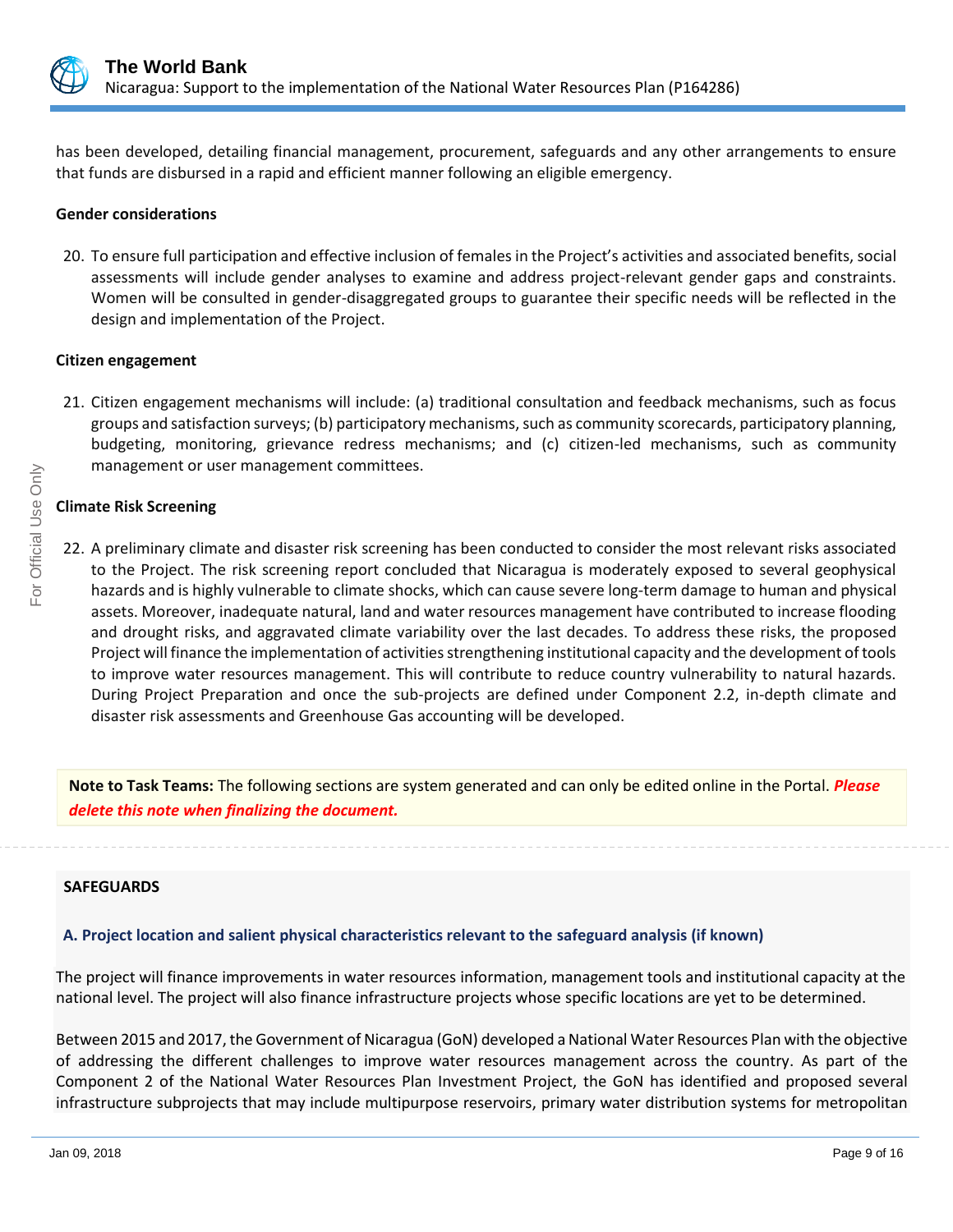

area of Managua and nearby cities, and the rehabilitation of reservoirs. The proposed subprojects will be prioritized and selected after developing a comprehensive technical, social, environmental and economic analyses during Project preparation. The physical characteristics relevant to the analysis of safeguards will be determined once the subprojects and its locations have been defined.

In the scenario of selecting the bulk-water infrastructure subproject for Managua and surrounding cities, where the Lake Nicaragua is proposed as a source of drinking water supply, this might involve forest and land management, erosion control, among other measures, to compensate the associated environmental impacts and to improve the environmental quality in the Project's influence area.

## **B. Borrower's Institutional Capacity for Safeguard Policies**

ENACAL has some previous experience implementing Bank projects. It implemented the Greater Managua Water and Sanitation Project (P110092), which closed in 2015. The project involved increasing access to water and sanitation services in urban areas and entailed involuntary resettlement. ENACAL has an Environmental Management Unit (*Unidad de Gestión Ambiental - UGA*). However, it has limited experience with the implementation of large hydraulic infrastructure projects.

To improve ENACAL's safeguards management capacity, the Project will evaluate the staff capacities as soon as the works to be carried out are defined and will also provide training and workshops about management of safeguards. If required, the training activities will be implemented immediately to guarantee that these capacities are improved and strengthened before the start of civil works. If necessary, ENACAL will be requested to hire additional staff specialized in environmental and social topics. This mitigation measure will depend on the complexity of the works to be carried out, once the infrastructure subprojects have been defined during Project preparation. Additionally, permanent monitoring will be provided by World Bank specialists in the management of safeguards, particularly at the beginning of the project.

## **C. Environmental and Social Safeguards Specialists on the Team**

Arelia Jacive Lopez Castaneda, Social Safeguards Specialist Rafael Antonio Corral Coronel, Social Safeguards Specialist John Renshaw, Social Safeguards Specialist Diacono Raul Vera Hernandez, Environmental Safeguards Specialist

## **D. Policies that might apply**

| <b>Safeguard Policies</b>           | Triggered? | <b>Explanation (Optional)</b>                                                                                                                                                                                                                                                                                                                                                                                                                                                                                                                   |
|-------------------------------------|------------|-------------------------------------------------------------------------------------------------------------------------------------------------------------------------------------------------------------------------------------------------------------------------------------------------------------------------------------------------------------------------------------------------------------------------------------------------------------------------------------------------------------------------------------------------|
| Environmental Assessment OP/BP 4.01 | Yes        | As a preventive measure, the project has been<br>classified as category A of EA given the fact that the<br>GoN has proposed the construction of hydraulic<br>infrastructure related to multipurpose dams (for<br>hydropower generation, drinking water supply and<br>irrigation), bulk-water distribution systems and new<br>dams. The borrower will prepare and disclose an<br><b>Environmental and Social Management Framework</b><br>before appraisal detailing the principles, rules,<br>guidelines and process to assess the environmental |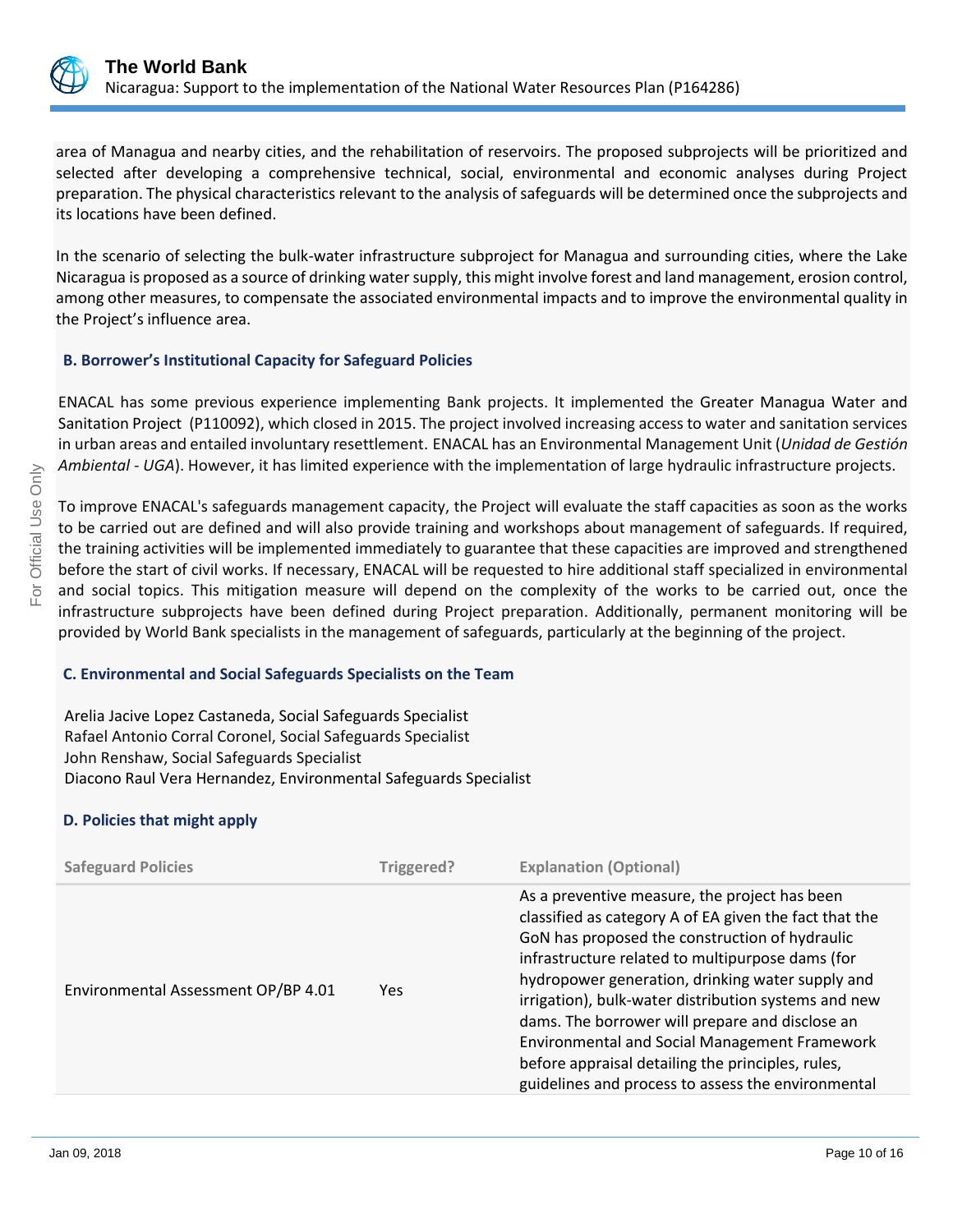

and social impacts of subprojects financed under component 2.

Subcomponent 2.2. supports the completion of (ongoing) studies to evaluate the technical feasibility, as well as the social and environmental implications of the projects and the definition and establishment of an institutional structure for their management. The projects to be developed will have different environmental and social implications depending on their size and location. Consequently, there will be subprojects classified as category A, B and C. All projects will be evaluated and classified through the ESMF, which will include a detailed procedure to make the aforementioned classification and that will assign the main requirements to be met for each project, in accordance with applicable national legal provisions and in accordance with the operational policies of the World Bank. In particular, for projects classified category A, it will assign the obligation to carry out environmental and social assessment and the development and application of management plans that correspond.

For projects classified B and C, the ESMF will determine, where appropriate, the legal, environmental and social requirements that may be applied to the subprojects, and the compliance actions, if any, that will be mandatory for financing the project. The team's environmental and social specialists will supervise the proper development and application of this ESMF.

The Bank will review and give approval for proposed category A and B subprojects, including their specific safeguards instruments. Subprojects involving the construction of dams or reservoirs will include a full social and environmental analysis of water use in the basin, including upstream and downstream along with a management plan that will consider potential impacts during construction and a plan for operation of the facilities that will avoid or minimize any potential downstream impacts. Furthermore, all subprojects will be subject to screening for potential community health and safety as well as labor influx issues including the risk of gender-based violence. Construction contracts will include worker codes of conduct as well as specific mitigation measures for any risks identified.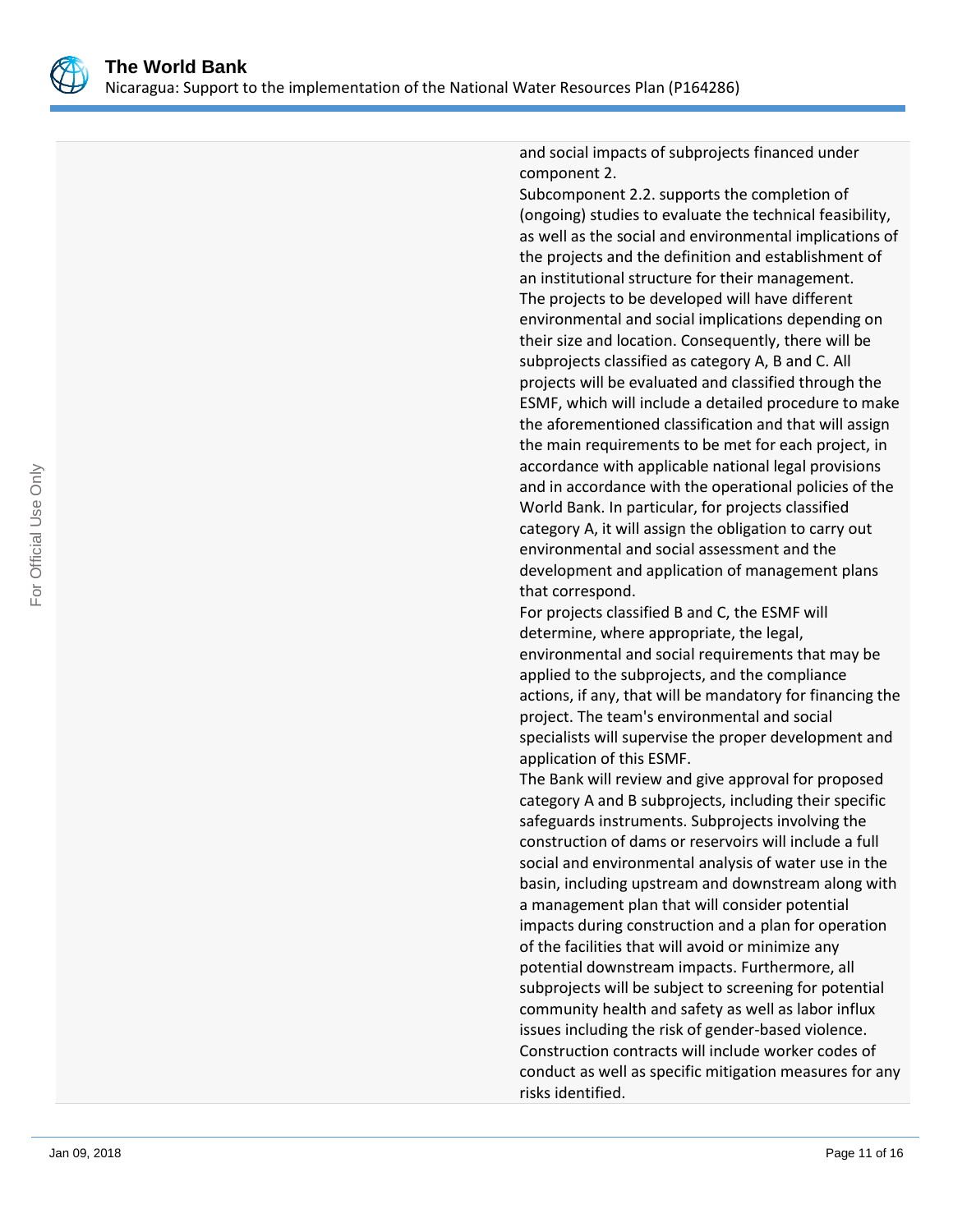

|                                        |     | Activities under 2.2 have not yet been determined.<br>An Environmental and Social Impact Assessment (ESIA)<br>will be developed for each of the projects not related<br>to TA (Component 1 and Subcomponent 2.1), which<br>have been defined before the appraisal.                                                                                                                                                                                                                                                                                                                                                                     |
|----------------------------------------|-----|----------------------------------------------------------------------------------------------------------------------------------------------------------------------------------------------------------------------------------------------------------------------------------------------------------------------------------------------------------------------------------------------------------------------------------------------------------------------------------------------------------------------------------------------------------------------------------------------------------------------------------------|
| Natural Habitats OP/BP 4.04            | Yes | This policy is activated to ensure adequate<br>environmental performance, in case the Borrower<br>defines that some of the works or activities will be<br>carried out in areas with natural habitats with<br>environmental value as protected areas.<br>The ESMF will include appropriate screening criteria to<br>ensure that impacts on natural habitats are<br>appropriately assessed and mitigated. The ESMF will<br>also explicitly prohibit the significant conversion of<br>natural habitats                                                                                                                                    |
| Forests OP/BP 4.36                     | Yes | This policy is triggered given that the management of<br>water resources and the potential dam/irrigation<br>subproject may involve the protection or management<br>of forests in the catchment areas to protect the water<br>resources.<br>The ESMF will indicate the obligation to develop a<br>forest management plan for the areas or zones where<br>the subprojects include forest management                                                                                                                                                                                                                                     |
| Pest Management OP 4.09                | Yes | This policy is triggered given that the water<br>management strategy would include appropriate<br>management measures to prevent the pollution of<br>rivers, aquifers, and basins, as well as the use of<br>pesticides and chemicals in the agricultural sector.<br>The ESMF will indicate the obligation to develop a<br>pesticides management plan for the areas or zones<br>where the subprojects include use of pesticides                                                                                                                                                                                                         |
| Physical Cultural Resources OP/BP 4.11 | Yes | This policy is triggered in a preventive way given that<br>the project includes civil works. A chance finds<br>procedures will be included in the ESMF.                                                                                                                                                                                                                                                                                                                                                                                                                                                                                |
| Indigenous Peoples OP/BP 4.10          | Yes | Component 1 includes strengthening institutional<br>capacity for water resources management at the<br>national level, which comprises the development of<br>water resources management tools including training<br>and education programs that may have implications<br>for indigenous peoples, Garifuna, Afro-descendants<br>and Ladinos. As an estimated 6% of the Nicaraguan<br>population is indigenous, OP4.10 is triggered.<br>Furthermore, Component 2.2 includes investments in<br>infrastructure sub-projects, which may potentially<br>have indigenous peoples present in or with collective<br>attachment to project areas. |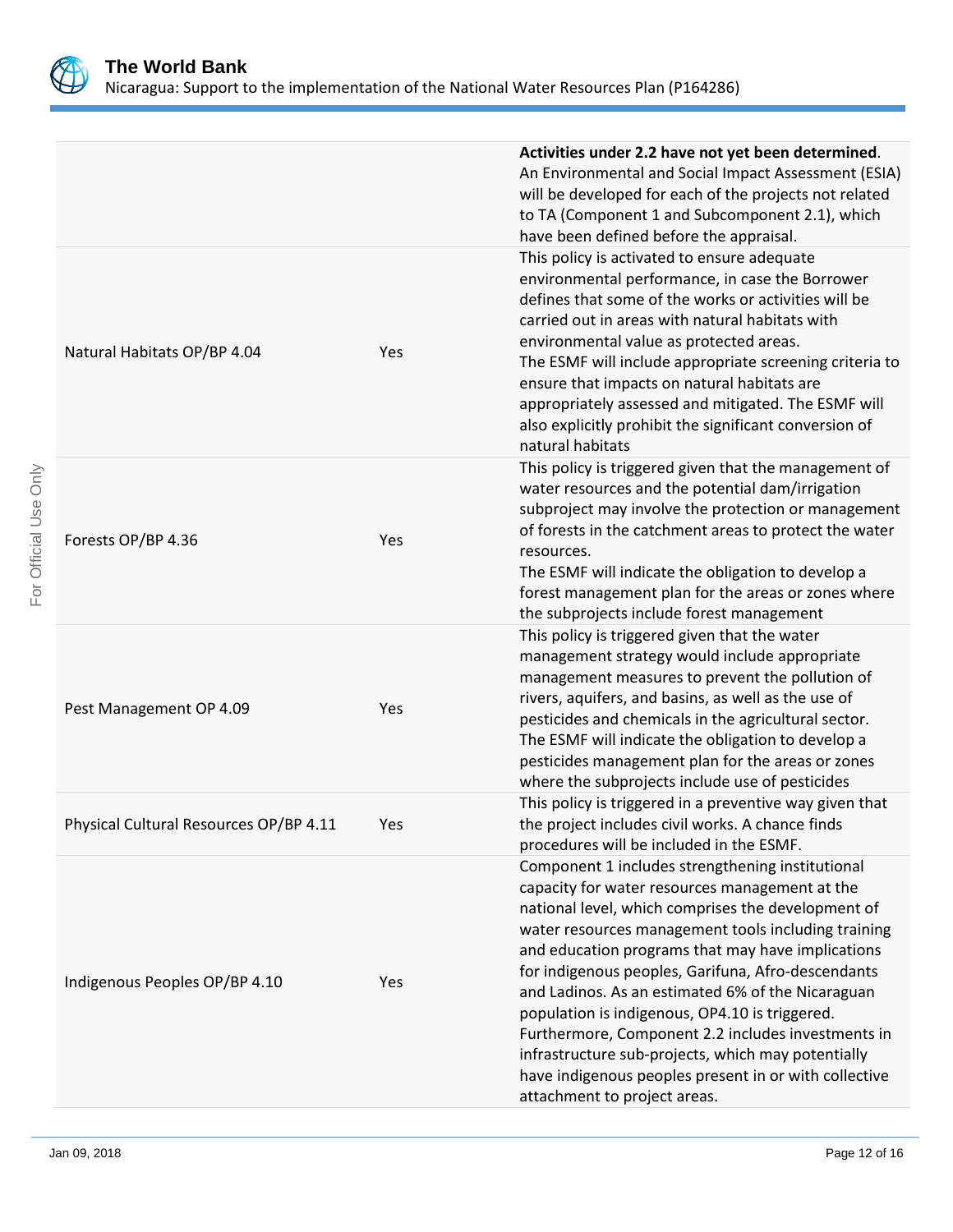

The Borrower will prepare an Indigenous Peoples Framework (IPPF) according to the requirements of OP4.10 Annex C. The IPPF will identify the municipalities or departments where indigenous peoples, Garifuna, afro descendants and ladinos are present, focusing on their livelihoods and particularly on any potential impacts and risks related to potential sub-projects. It will also identify potential opportunities for these populations to benefit from the project. The IPPF will also include a description of how social assessments and Indigenous Peoples Plans (IPPs) will be prepared for subprojects, as relevant. In addition, the IPPF will describe how OP4.10 principles and objectives will be integrated into products and activities described under component 1, which are focused on improving institutional capacity for water resources management at the national level, including through the improvement of water resources information and the development of water resources management tools. All TA activities identified before appraisal will be designed in a manner that integrates the principles and objectives of OP 4.10.

Infrastructure investments under subcomponent 2.2 are not yet determined but will be identified during preparation. Social Assessments and IPPs will be prepared prior to appraisal for such activities identified during preparation that have indigenous peoples present or with collective attachment to the project area.

Involuntary Resettlement OP/BP 4.12 Yes OP4.12 is triggered as infrastructure investments under component 2.2 may involve land acquisition, restrictions on land use, and involuntary resettlement. A Resettlement Policy Framework (RPF) will be prepared and disclosed prior to appraisal. In addition to the RPF requirements described in OP4.12 Annex A, the RPF will describe how OP 4.12 principles and objectives will be integrated into each TA activity. Specific infrastructure investments under component 2.2 are not yet known but will be identified during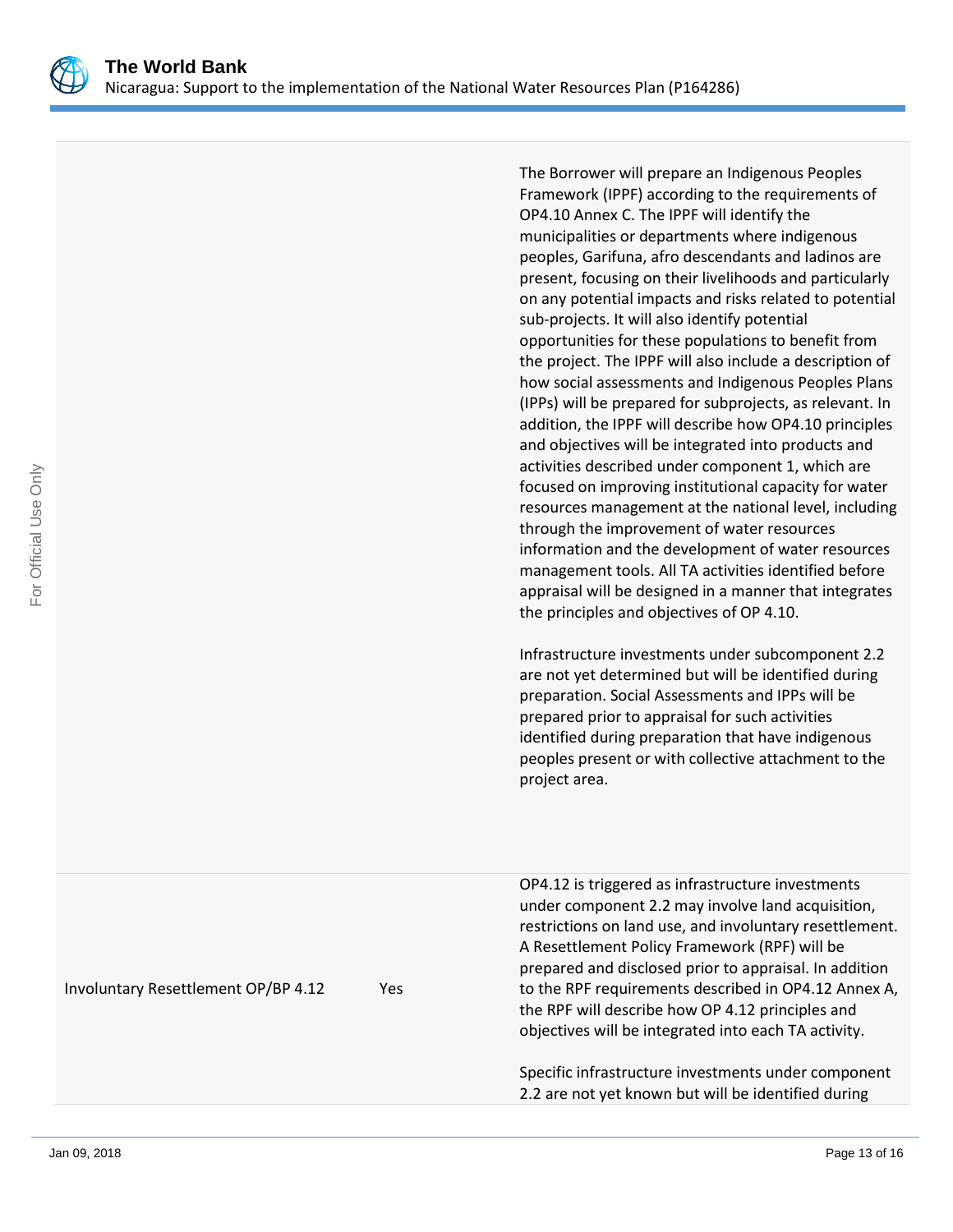

|                                                   |            | preparation. For activities under subcomponent 2.2<br>whose location and detailed designs are known by<br>appraisal, Resettlement Action Plans (RAPs) will be<br>prepared prior to appraisal.<br>To mitigate the risk of possible downstream<br>environmental and/or social impacts under<br>component 2.1, specific requirements will be included<br>in all TORs for the financed studies. The scope of work<br>includes: (i) an analysis of the potential downstream<br>effects; (ii) the identification of existing risks, if any;<br>and (iii) the inclusion of proposed mitigation measures<br>in the studies produced, based on Nicaraguan<br>legislation, and in accordance with the principles of<br>the Bank |
|---------------------------------------------------|------------|-----------------------------------------------------------------------------------------------------------------------------------------------------------------------------------------------------------------------------------------------------------------------------------------------------------------------------------------------------------------------------------------------------------------------------------------------------------------------------------------------------------------------------------------------------------------------------------------------------------------------------------------------------------------------------------------------------------------------|
| Safety of Dams OP/BP 4.37                         | Yes        | Subprojects under component 2.2 may involve the<br>construction or rehabilitation of dams. Therefore,<br>OP/BP 4.37 is triggered.<br>On this policy, the team will engage Bank dam safety<br>specialists for advice on inspections/dam safety<br>assessments by the Borrower once sub-projects<br>involving dam rehabilitation/improvement are<br>identified                                                                                                                                                                                                                                                                                                                                                          |
| Projects on International Waterways<br>OP/BP 7.50 | <b>TBD</b> | The application of this policy has not been decided<br>since it depends on the definition of the projects to be<br>carried out and their location.<br>As soon as the infrastructure investments under Sub-<br>component 2.2 have been selected, the team will seek<br>advice on the triggering and compliance of this policy                                                                                                                                                                                                                                                                                                                                                                                          |
| Projects in Disputed Areas OP/BP 7.60             | <b>No</b>  | This policy is not activated. No works or activities will<br>be carried out in disputed areas                                                                                                                                                                                                                                                                                                                                                                                                                                                                                                                                                                                                                         |

## **E. Safeguard Preparation Plan**

Tentative target date for preparing the Appraisal Stage PID/ISDS

#### Sep 28, 2018

Time frame for launching and completing the safeguard-related studies that may be needed. The specific studies and their timing should be specified in the Appraisal Stage PID/ISDS

Safeguard Policies Triggered should be confirmed in May after PCN. Studies related to safeguards should begin as soon as the subprojects to be developed are outlined. The project's safeguards frameworks as well as specific plans of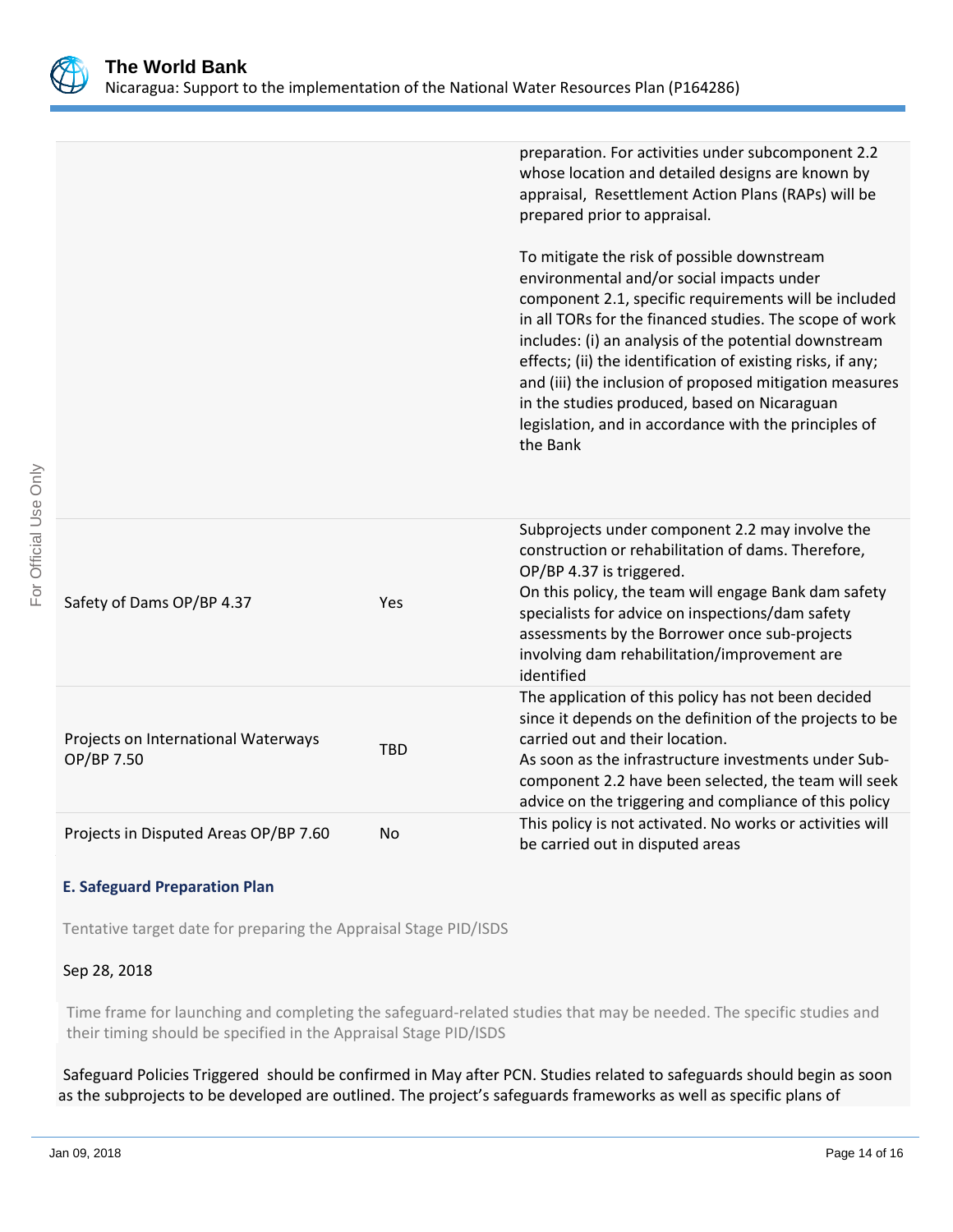

infrastructure subprojects known during project preparation will be prepared prior to appraisal.

# **CONTACT POINT**

## **World Bank**

Juan David Casanova Anoll, Hector Alexander Serrano Sr Water Resources Mgmt. Spec.

## **Borrower/Client/Recipient**

Ministry of Finance and Public Credit Ivan Acosta Montalvan Minister of Finance [ivan.montalvan@mhcp.gob.ni](mailto:ivan.montalvan@mhcp.gob.ni)

#### **Implementing Agencies**

Empresa Nicaraguense de Acueductos y Alcantarillados Sanitarios Ervin Barreda Executive President [ervin.barreda@enacal.com.ni](mailto:ervin.barreda@enacal.com.ni)

# **FOR MORE INFORMATION CONTACT**

The World Bank 1818 H Street, NW Washington, D.C. 20433 Telephone: (202) 473-1000 Web:<http://www.worldbank.org/projects>

## **APPROVAL**

| Task Team Leader(s):      | Juan David Casanova Anoll, Hector Alexander Serrano |  |
|---------------------------|-----------------------------------------------------|--|
| <b>Approved By</b>        |                                                     |  |
| Safeguards Advisor:       |                                                     |  |
| Practice Manager/Manager: |                                                     |  |